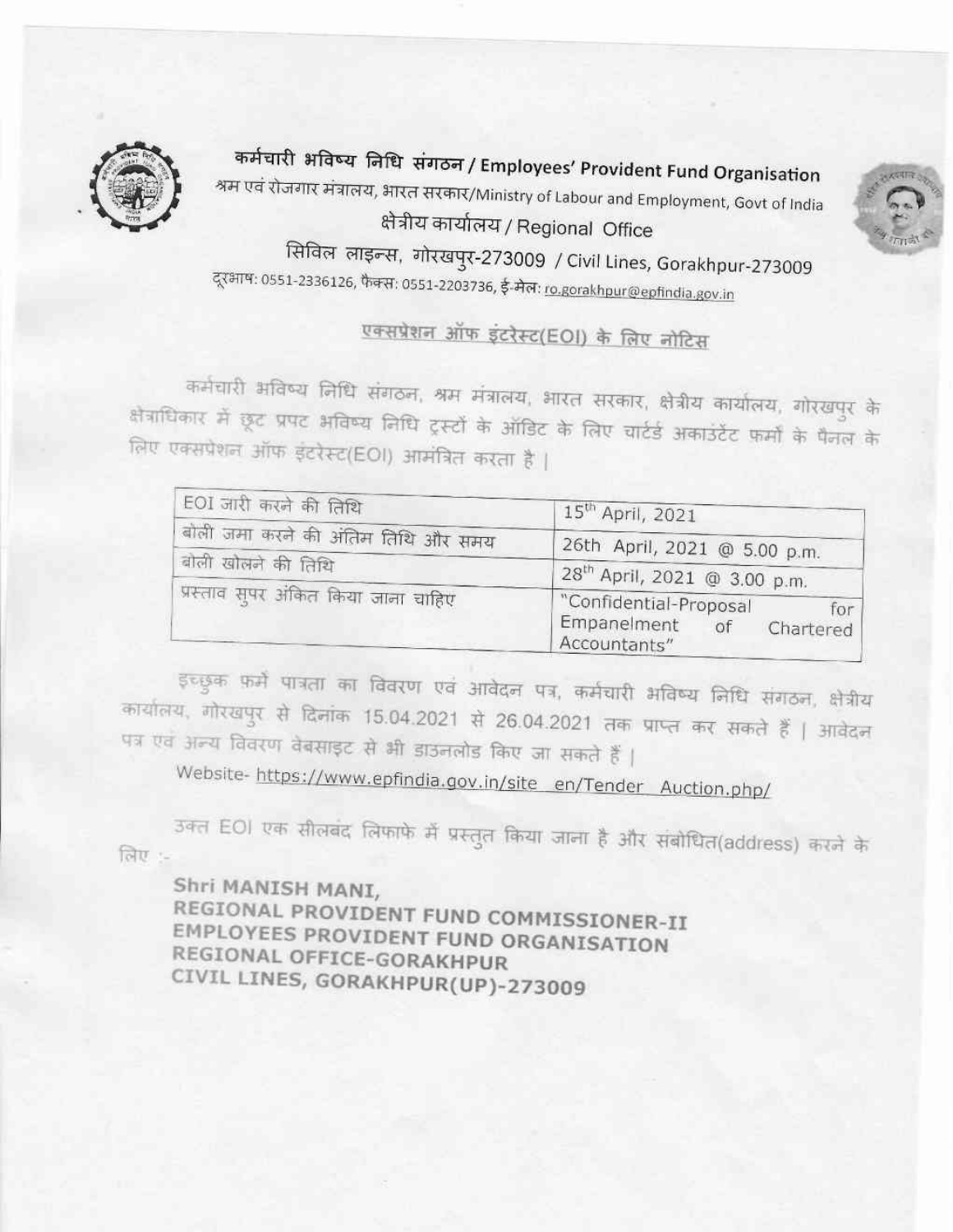

कर्मचारी भविष्य निधि संगठन / Employees' Provident Fund Organisation श्रम एवं रोजगार मंत्रालय, भारत सरकार/Ministry of Labour and Employment, Govt of India क्षेत्रीय कार्यालय / Regional Office



सिविल लाइन्स, गोरखपुर-273009 / Civil Lines, Gorakhpur-273009 दूरभाष: 0551-2336126, फैक्स: 0551-2203736, ई-मेल: ro.gorakhpur@epfindia.gov.in

No.RO/GKP/Adm./EMPANELMENT OF CA/71

Dated:-  $09/4/24$ 

#### **NOTICE**

#### Express of interest (EOI) for **Empanelment of Chartered Accounts Firms** for Regional Office Gorakhpur (Uttar Pradesh) **EMPLOYEES PROVIDENT FUND ORGANISATION(EPFO)**

- 1. The Employees' Provident Fund Organisation, India(EPFO) is an autonomous body under the Ministry of Labour and Employment, Government of India  $(MoLE)$ .
- 2. Regional Office, Gorakhpur, EPFO proposes to form a panel of Chartered Accountant Firms (05 CA firms) for the initial period of three years for Regional Office, Gorakhpur Uttar Pradesh for handling various tax matters and allied activities, finalization of books of accounts, special audit of Exempted Establishment, reconciliation of specific entries appearing in books of accounts or any other matter relating to tax matter or accounts or book keeping etc. as and when required.
- 3. Interested Firms may collect the details of eligibility as well as application forms from EMPLOYEES PROVIDENT FUND ORGANISATION(EPFO), Regional Office, Gorakhpur from 15.04.2021 to 26.04.2021. The application form and other details. can also be downloaded from the website https://www.epfindia.gov.in/site\_en/Tender\_Auction.php/

| Date of Issue of NOTICE                  | 15 <sup>th</sup> April, 2021                            |                  |
|------------------------------------------|---------------------------------------------------------|------------------|
| Last date and time for submission of Bid | 26th April, 2021                                        |                  |
| Date of opening of Bid                   | 28th April, 2021                                        |                  |
| Proposal should be superscribed          | Confidential-Proposal<br>Empanelment of<br>Accountants" | for<br>Chartered |

(VICKY SHARAN) Assistant P.F.Commissioner RO, Gorakhpur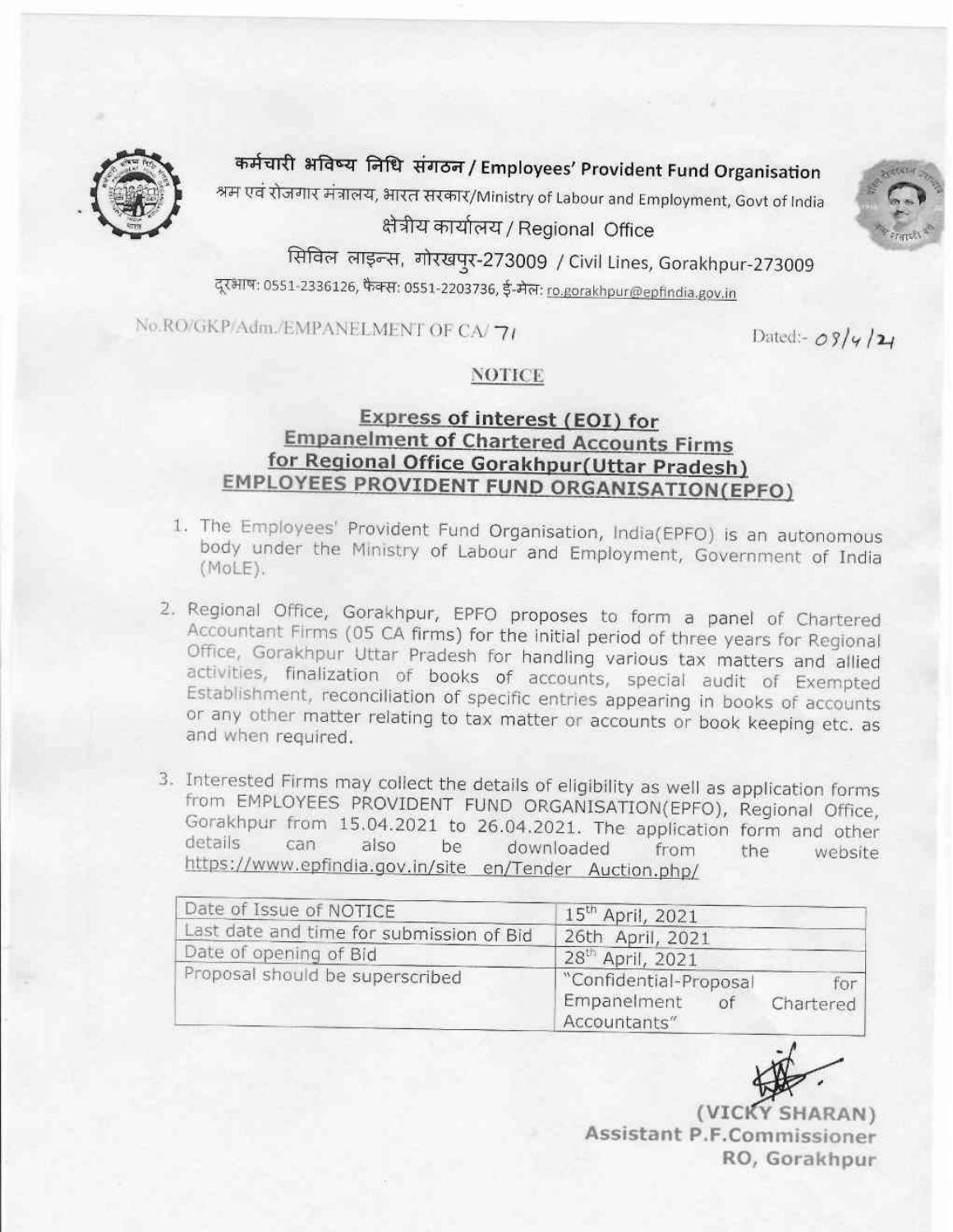

कर्मचारी भविष्य निधि संगठन / Employees' Provident Fund Organisation

श्रम एवं रोजगार मंत्रालय, भारत सरकार/Ministry of Labour and Employment, Govt of India

क्षेत्रीय कार्यालय / Regional Office

सिविल लाइन्स, गोरखपुर-273009 / Civil Lines, Gorakhpur-273009 दूरआषः 0551-2336126, फैक्स: 0551-2203736, ई-मेल: ro.gorakhpur@epfindia.gov.in

No.RO/GKP/Adm./EMPANELMENT OF CA/ 7/

Dated:-  $0914/21$ 

#### Express of interest (EOI) for **Empanelment of Chartered Accounts Firms** for Regional Office Gorakhpur (Uttar Pradesh) EMPLOYEES PROVIDENT FUND ORGANISATION(EPFO)

- 1. The Employees' Provident Fund Organisation, India(EPFO) is an autonomous body under the aegis of the Ministry of Labour and Employment, Government of India (MoLE). The main objective of the Organisation is to provide old age social security to the subscribers as per the provisions of EPF & MP Act, 1952 and the three Schemes framed there under. For further information about EPFO, one may visit the website www.epfindia.gov.in.
- 2. Regional Office, Gorakhpur, EPFO proposes to form a panel of Chartered Accountant Firms (05 CA firms) for initial period of three years for handling various matters and allied activities, finalization of books of accounts, special audit, reconciliation of specific entries appearing in books of accounts or any other matter relating to tax matter or accounts or book keeping Re-audit of Exempted establishments etc. as and when required.

#### 3. Eligibility:

#### Eligibility criteria for Head Office:

(i) Applicant firms should be in existence for at least 10 years.

(ii) Applicant firms should have at least 5 full time partners with at least 1 full time FCA.

(iii) The Applicant firm should be in the panel of C & A G.

(iv) The partners must be member of ICAI and should have valid full time certificate of practice issued by ICAI.

(v) Applicant firm must have experience of auditing accounts/handling tax matters with Govt. Organizations/PSE's.

(vi) Average Annual Turnover of the firm of the last three years should be at least of Rs. 75 Lakhs.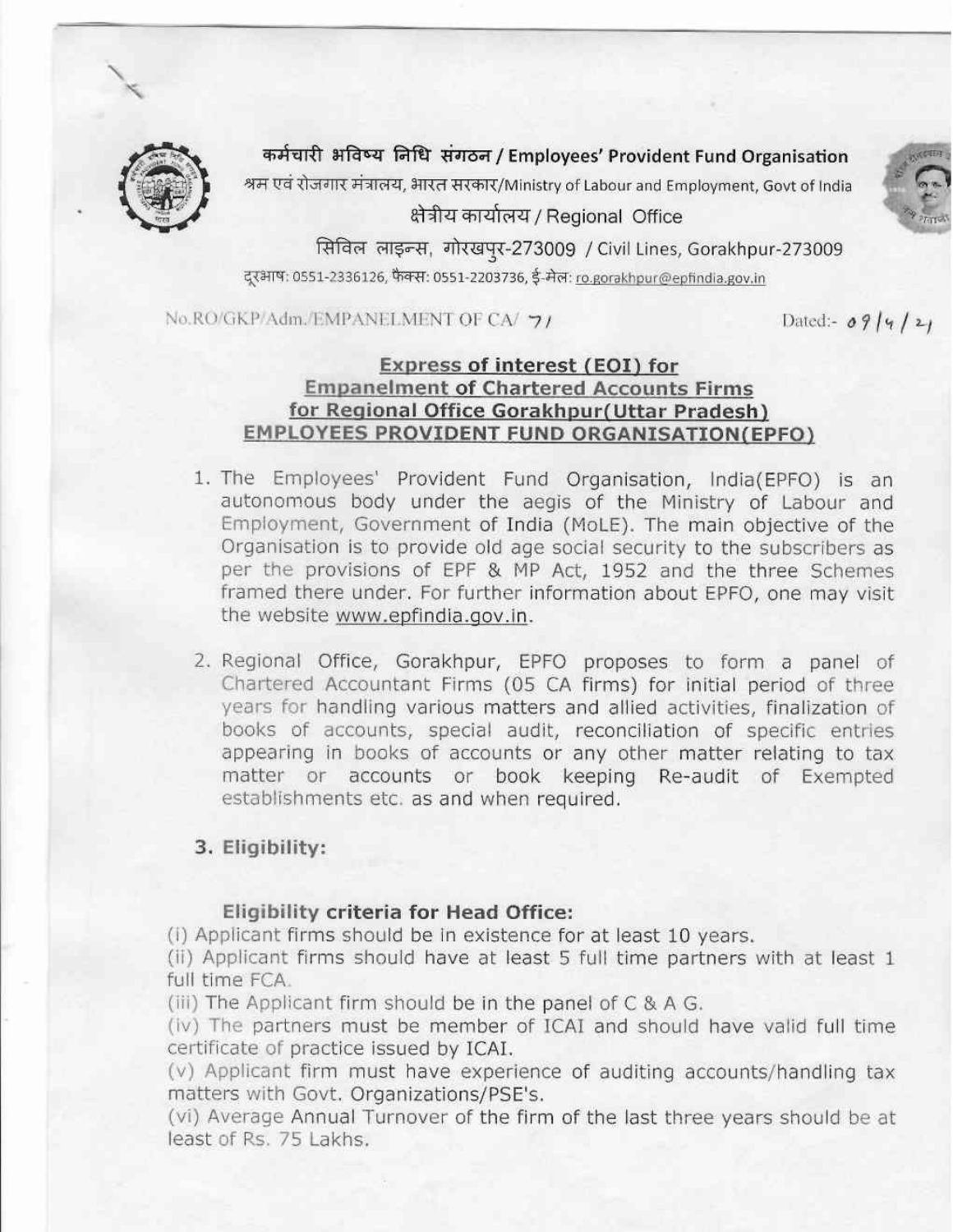(vii) Applicant firm or its partners should not have been held guilty of any professional misconduct under Chartered Accountants, Act, 1949(as amended) during past five years of penalized under any of the tax laws by ICAI or any other statutory body.

(viii) Applicant firms or its partners should not be facing any investigation or enquiry by any tax authority for violation of any of the tax laws.

# 4. Selection procedure:

a) All the applications received up to the last date shall be scrutinized by a Committee appointed by tile Competent Authority to decide the eligible

Once a firm is declared as eligible then top 10 firms will be selected on the basis of points scored on different criteria, Point system will be as follows -

#### Point System

| Eligibility                         |      | Point System                                                                                  |
|-------------------------------------|------|-----------------------------------------------------------------------------------------------|
| (i)Experience of Firm               |      | 0.5 point for every calendar year from 10 years<br>onwards-Maximum 15 points                  |
| $(ii)$ Full<br>Partner              | Time | FCA $\vert$ 5 points for first partner and 2.5 points from $2^{\text{nd}}$<br>partner onwards |
| $(iii)$ Full<br>partner             | Time | ACA 3 points each for first 5 partners and 1.5 points<br>each for 6 <sup>th</sup> onwards     |
| CA<br>Time<br>(iv)Full<br>employees |      | 1 point for every CA-Maximum 20 points                                                        |
| (v)Turnover                         |      | 1 point for each lakh above 75 lakh                                                           |

(b) EPFO, in case of necessity can add new firms in the panel.

# 5. Nature of work:

Employees Provident Fund is a recognised Provident Fund under the provisions of Income Tax Act 1961, therefore its Income are non-taxable. However under certain circumstances various provisions of Income Tax Act and other tax laws become applicable to EPFO. Apart from this professional service are required also for finalization of books of accounts, special audit, system audit, performance audit, reconciliation of specific entries appearing in books of accounts of any other matter relating to tax matter or accounts or book keeping etc. The nominated Firm would by required to handle the case assigned as per the terms of reference.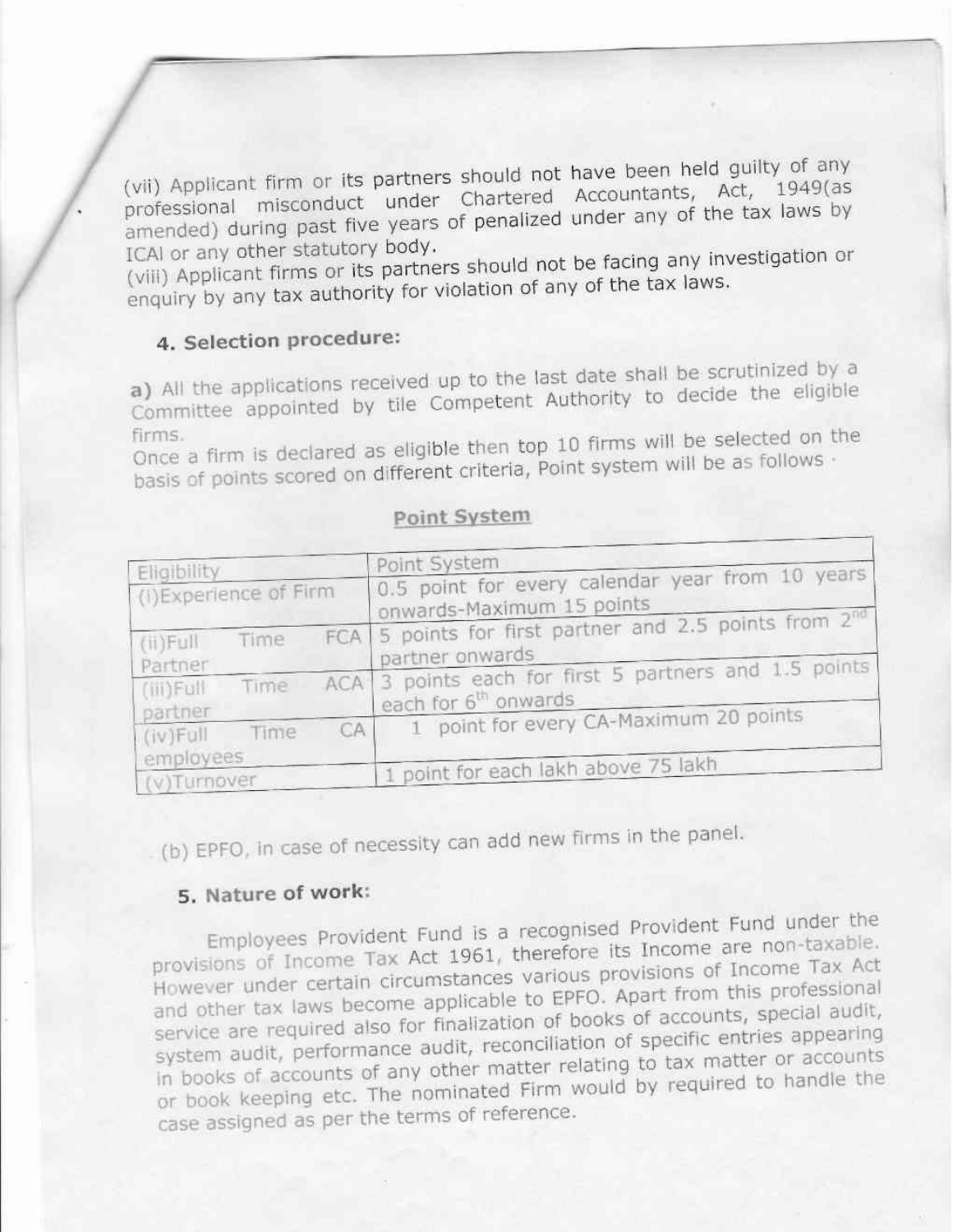# 6. Allotment of work:

To allot any work, a limited tender will be invited from the empanelled firms and following the General Financial Rules of the Central Government, the work will be allotted to a particular firm.

# 7. Application form:

Interested parties may apply in the application format enclosed as Annexure 'A' along with the undertaking in the format as below:-

I managing Partners of M/s ........................Chartered Accountants do hereby verify, declare and undertake:

That the particulars given above are complete and correct and that if any of the statements made or the information so  $(a)$ furnished in the Application Form is later found not correct or false or there has been suppression of material information, the Firm would stand disqualified from empanelment/allotment of work and might be liable for disciplinary action under the Chartered Accounts Act 1949 and the regulations framed there under.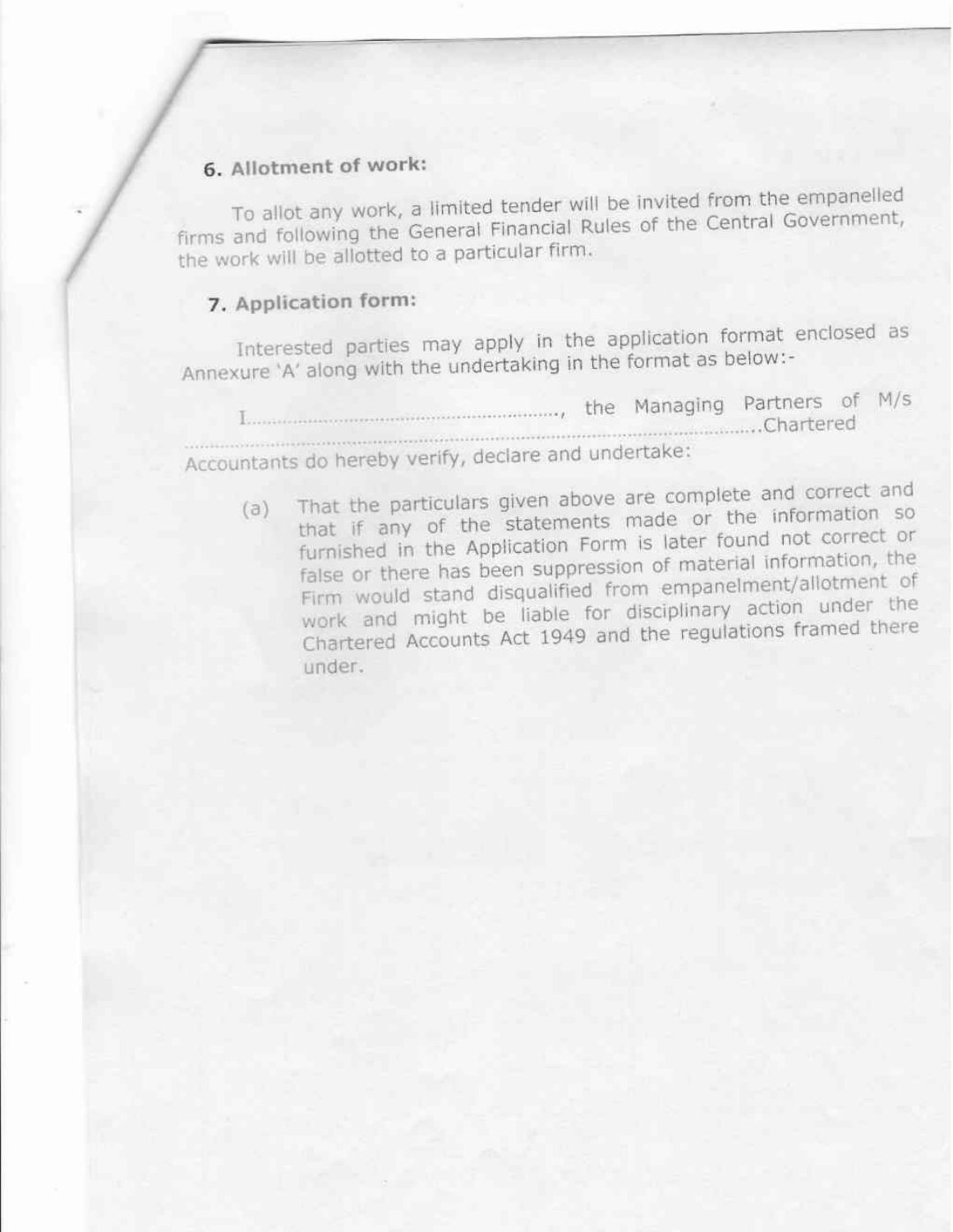# Annexure-A

Application for empanelment of Chartered Accountant Firms for<br>Employees Provident Fund Organisation:-

| S.No. | Particulars                                                                  | Remarks             |
|-------|------------------------------------------------------------------------------|---------------------|
| 01    | Name of the Chartered Accountants                                            |                     |
|       | Firm                                                                         |                     |
|       |                                                                              |                     |
| 02    | Registration No. (ICAI) of the Firm                                          |                     |
|       |                                                                              |                     |
|       |                                                                              | Copy to be enclosed |
| 03    | Date of Constitution of the Firm and<br>Constitution Certificate of the Firm |                     |
|       | issued by the ICAI.                                                          |                     |
|       |                                                                              |                     |
| 04    | Proof of empanelment of C&AG                                                 |                     |
|       |                                                                              |                     |
|       |                                                                              |                     |
| 05    | Name of the Partners with status                                             |                     |
|       | (FCA or ACA)                                                                 |                     |
|       | Membership No. of the Partners & Copy to be enclosed                         |                     |
| 06    | Certificate of Practice.                                                     |                     |
|       |                                                                              |                     |
| 07    | Head<br>Complete address of the                                              |                     |
|       | with<br>and the Branch<br><b>Office</b>                                      |                     |
|       | Email<br>Telephone/Mobile/Fax with                                           |                     |
|       | address.                                                                     |                     |
|       |                                                                              | Copy to be enclosed |
| 08    | Income Tax PAN of the Firm                                                   |                     |
| 09    | No. of full time professionals with                                          |                     |
|       | the firm:                                                                    |                     |
|       | a Full time FCA                                                              |                     |
|       | Partners                                                                     |                     |
|       | Full time ACA<br>b.                                                          |                     |
|       | <b>Partners</b>                                                              |                     |
|       | CA<br>Full time<br>C                                                         |                     |
|       | employees                                                                    |                     |
|       |                                                                              |                     |
| 10    | any<br>are<br>there<br>Whether                                               |                     |
|       | Court/Arbitration or any other Legal                                         |                     |
|       | case/Proceedings pending against                                             |                     |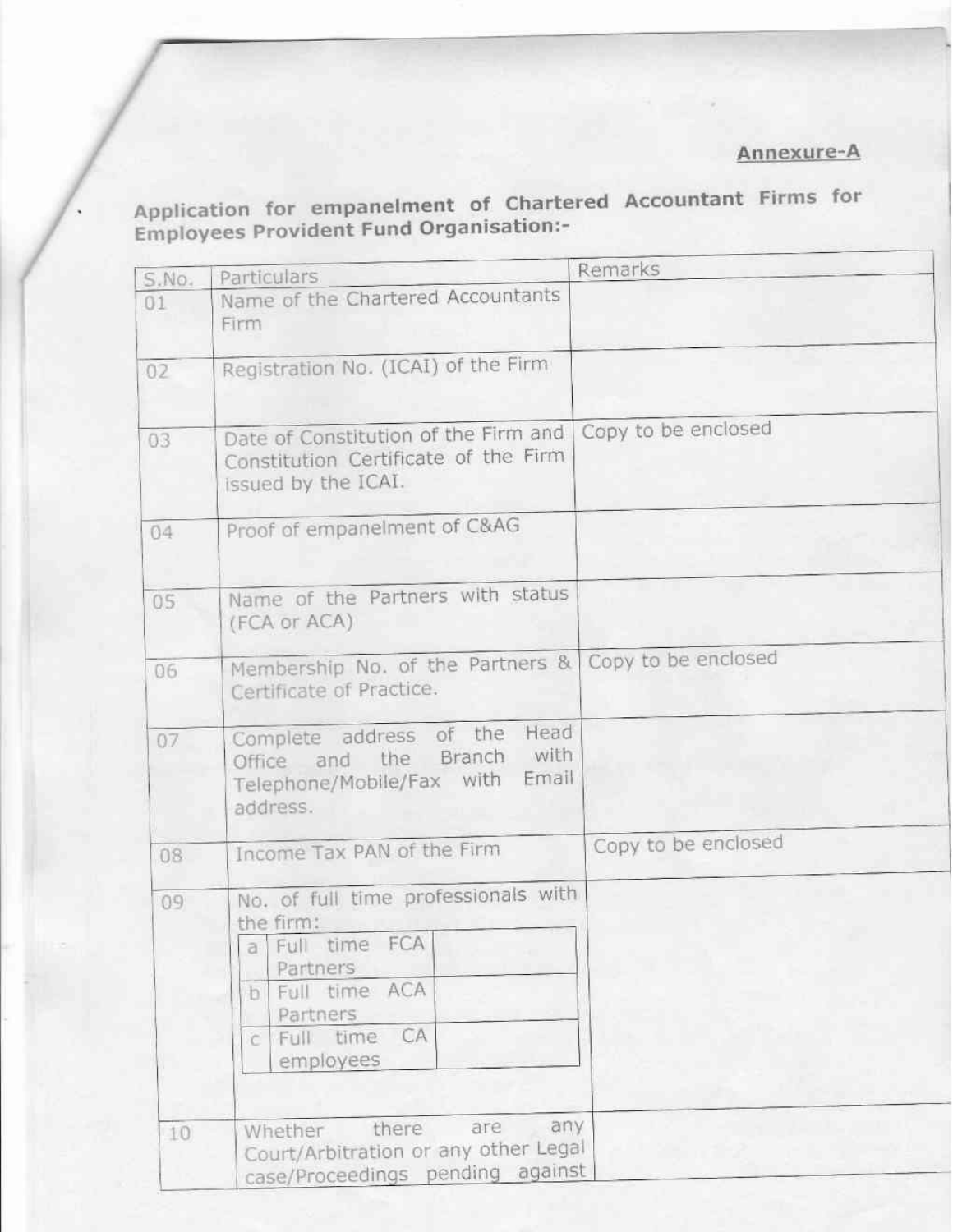|    | the Firm/Partner                                                                                                                |  |
|----|---------------------------------------------------------------------------------------------------------------------------------|--|
| 11 | Average Annual turnover of the<br>Firm for last 3 years                                                                         |  |
| 12 | Proof of payment of Membership Copy to be enclosed<br>fee and certificate of practice from<br>ICAI for the year 2016-17         |  |
| 13 | Indicate the Tax/Audit<br>work<br>experience in the following Sectors.<br>PSU<br>A<br>B<br>Government(Central/State)<br>Private |  |

b) Applicant firm or its partners should not have been held quilty of any professional misconduct under Chartered Accountants Act 1949 (as amended) during past five years or penalized under any of the tax laws by ICAI or any other statutory body.

c) Applicatn firm or its partners should not be facing any investigation or enquiry by an tax authority for violation of any of the tax laws.

d) That I and other Partners are in full time practice of Chartered Accountants.

Name & Signature of the Managing Partners of the Firm with seal.

8. EOI should be superscripted as "Confidential-EOI for empanelment of Chartered Accountant Firms"

Shri MANISH MANI, REGIONAL PROVIDENT FUND COMMISSIONER-II EMPLOYEES PROVIDENT FUND ORGANISATION REGIONAL OFFICE-GORAKHPUR CIVIL LINES, GORAKHPUR(UP)-273009

9. Last date of submission of EOI is 26.04.2021 by 5 P.M.

10. EPFO, RO GORAKHPUR reserves the right to refuse/reject any or all offers without assigning any reasons thereof.

(This issues with the approval of RPFC-II/OIC)

(VICKY SHARAN) Assistant P.F.Commissioner RO, Gorakhpur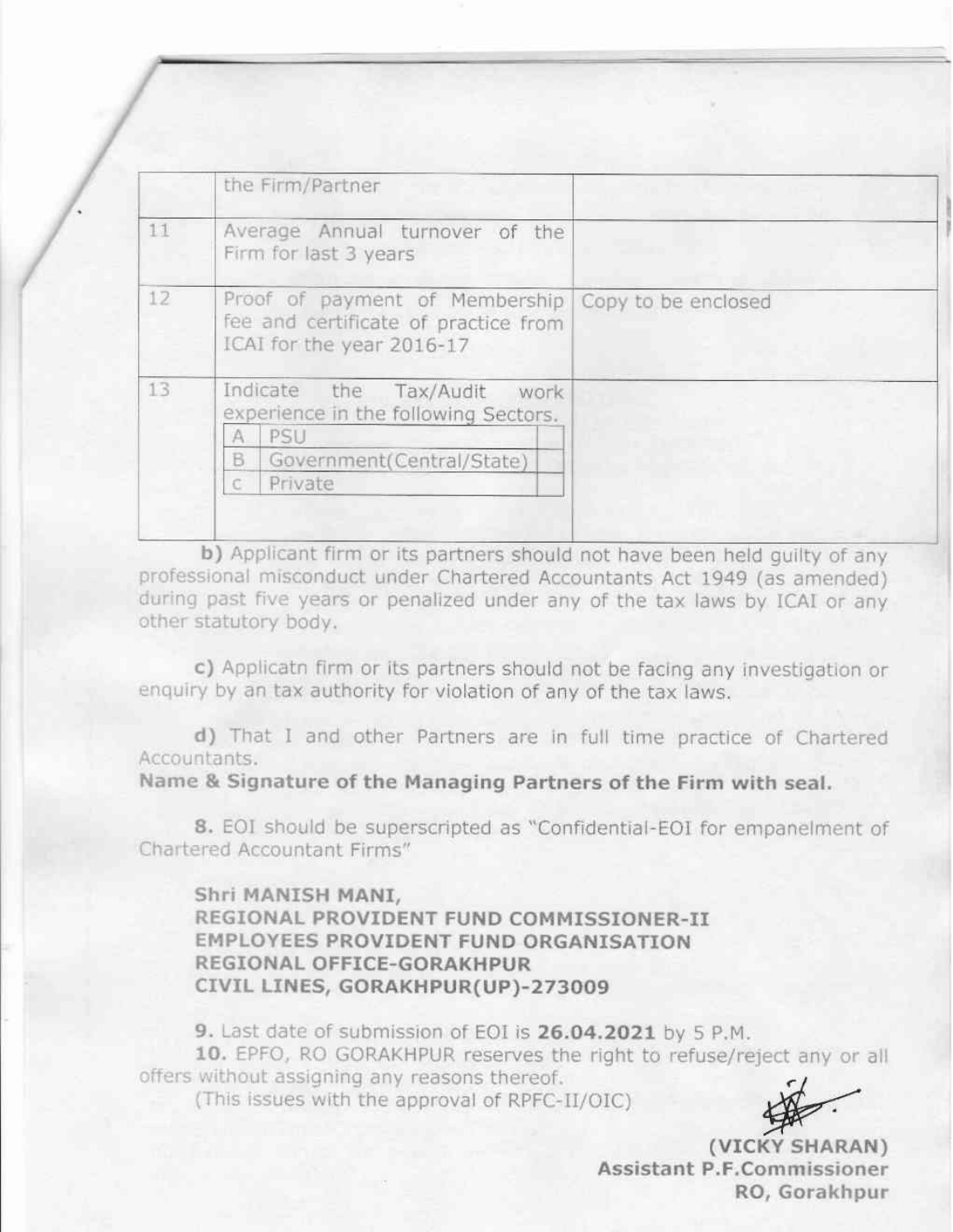

कर्चम ारी भविष्य विवि सगं ठि **/ Employees' Provident Fund Organisation** श्रर् एिंरोजगार र्ंत्रालय, भारत सरकार/Ministry of Labour and Employment, Govt of India क्षेत्रीय कायामलय / Regional Office वसविल लाइन्स, गोरखपुर-273009 / Civil Lines, Gorakhpur-273009 दूरभाष: 0551-2336126, फैक्स: 0551-2203736, ई-मेल: [ro.gorakhpur@epfindia.gov.in](mailto:ro.gorakhpur@epfindia.gov.in)



# एक्सप्रशे ि ऑफ इंटरेस्ट**(EOI)** के वलए िोटटस

कर्मचारी भविष्य विवि संगठि, श्रर् र्ंत्रालय, भारत सरकार, क्षेत्रीय कायामलय, गोरखपुर के क्षेत्राधिकार में छूट प्रपट भविष्य निधि ट्रस्टों के ऑडिट के लिए चार्टर्ड अकाउंटेंट फ़र्मों के पैनल के वलए एक्सप्रेशि ऑफ इंटरेस्ट(EOI) आर्ंवत्रत करता है |

| EOI जारी करने की तिथि               | $15^{\text{th}}$ April, 2021      |
|-------------------------------------|-----------------------------------|
| बोली जमा करने की अंतिम तिथि और समय  | 26th April, 2021 @ 5.00 p.m.      |
| बोली खोलने की तिथि                  | $28^{th}$ April, 2021 @ 3.00 p.m. |
| प्रस्ताव सुपर अंकित किया जाना चाहिए | "Confidential-Proposal<br>for     |
|                                     | Empanelment of Chartered          |
|                                     | Accountants"                      |

इच्छुक फ़र्में पात्रता का विवरण एवं आवेदन पत्र, कर्मचारी भविष्य निधि संगठन, क्षेत्रीय कार्यालय, गोरखपुर से दिनांक 15.04.2021 से 26.04.2021 तक प्राप्त कर सकते हैं | आवेदन पत्र एवं अन्य विवरण वेबसाइट से भी डाउनलोड किए जा सकते हैं |

Website- [https://www.epfindia.gov.in/site \\_en/Tender\\_ Auction.php/](https://www.epfindia.gov.in/site%20_en/Tender_%20Auction.php/)

उक्त E0I एक सीलबंद लिफाफे में प्रस्तुत किया जाना है और संबोधित(address) करने के वलए :-

**Shri MANISH MANI, REGIONAL PROVIDENT FUND COMMISSIONER-II EMPLOYEES PROVIDENT FUND ORGANISATION REGIONAL OFFICE-GORAKHPUR CIVIL LINES, GORAKHPUR(UP)-273009**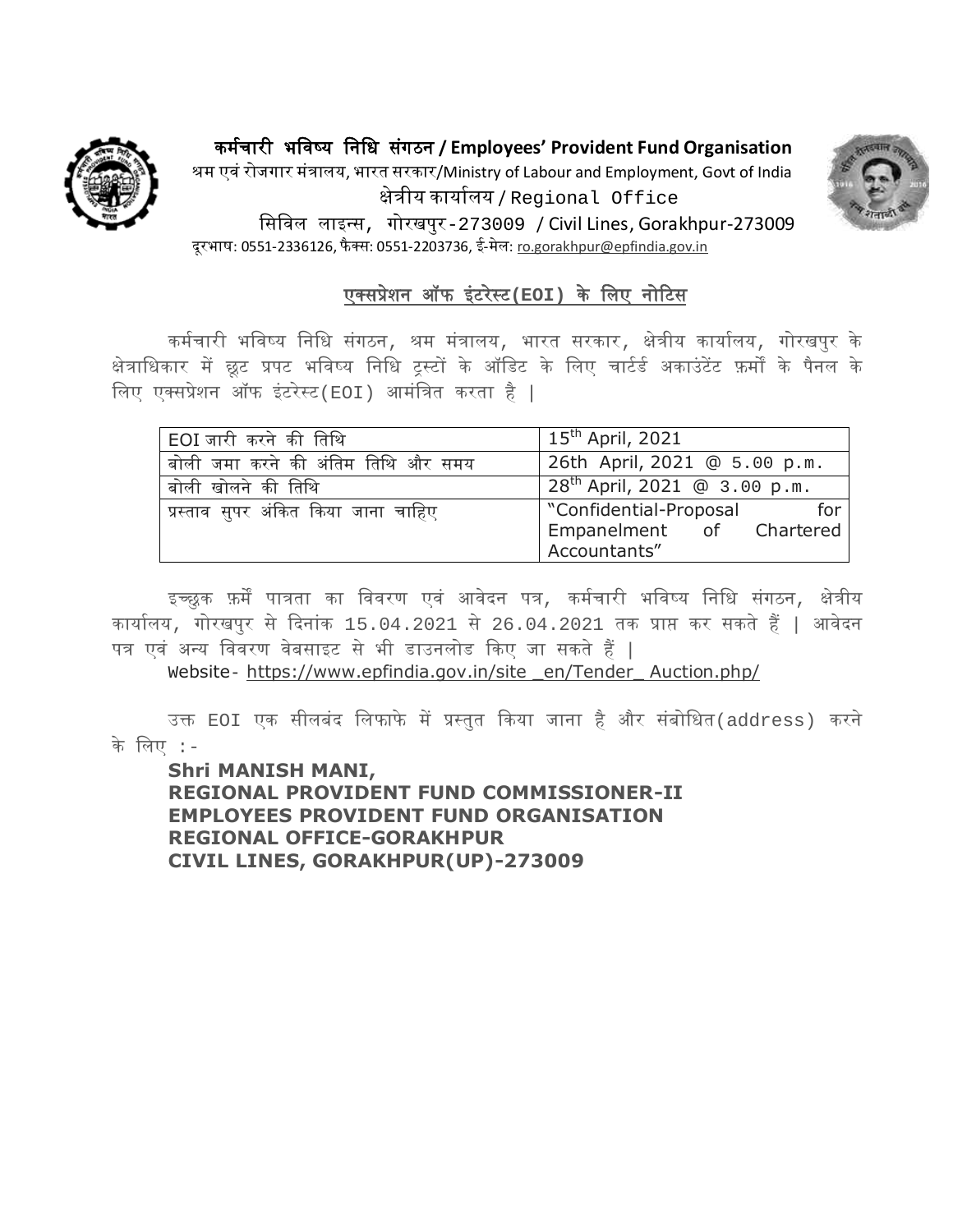कर्चम ारी भविष्य विवि सगं ठि **/ Employees' Provident Fund Organisation**



श्रर् एिंरोजगार र्ंत्रालय, भारत सरकार/Ministry of Labour and Employment, Govt of India क्षेत्रीय कायामलय / Regional Office वसविल लाइन्स, गोरखपुर-273009 / Civil Lines, Gorakhpur-273009 दरभाष: 0551-2336126, फैक्स: 0551-2203736, ई-मेल: <u>ro.gorakhpur@epfindia.gov.in</u>

No.RO/GKP/Adm./EMPANELMENT OF CA/ Dated:-

# **NOTICE**

#### **Express of interest (EOI) for Empanelment of Chartered Accounts Firms for Regional Office Gorakhpur(Uttar Pradesh) EMPLOYEES PROVIDENT FUND ORGANISATION(EPFO)**

- 1. The Employees' Provident Fund Organisation, lndia(EPFO) is an autonomous body under the Ministry of Labour and Employment, Government of India (MoLE).
- 2. Regional Office, Gorakhpur, EPFO proposes to form a panel of Chartered Accountant Firms (05 CA firms) for the initial period of three years for Regional Office, Gorakhpur Uttar Pradesh for handling various tax matters and allied activities, finalization of books of accounts, special audit of Exempted Establishment, reconciliation of specific entries appearing in books of accounts or any other matter relating to tax matter or accounts or book keeping etc. as and when required.
- 3. Interested Firms may collect the details of eligibility as well as application forms from EMPLOYEES PROVIDENT FUND ORGANISATION(EPFO), Regional Office, Gorakhpur from 15.04.2021 to 26.04.2021. The application form and other details can also be downloaded from the website https://www.epfindia.gov.in/site en/Tender Auction.php/

| Date of Issue of NOTICE                  | $15^{\text{th}}$ April, 2021 |     |
|------------------------------------------|------------------------------|-----|
| Last date and time for submission of Bid | 26th April, 2021             |     |
| Date of opening of Bid                   | 28 <sup>th</sup> April, 2021 |     |
| Proposal should be superscribed          | "Confidential-Proposal       | for |
|                                          | Empanelment of Chartered     |     |
|                                          | Accountants"                 |     |

**(VICKY SHARAN) Assistant P.F.Commissioner RO, Gorakhpur**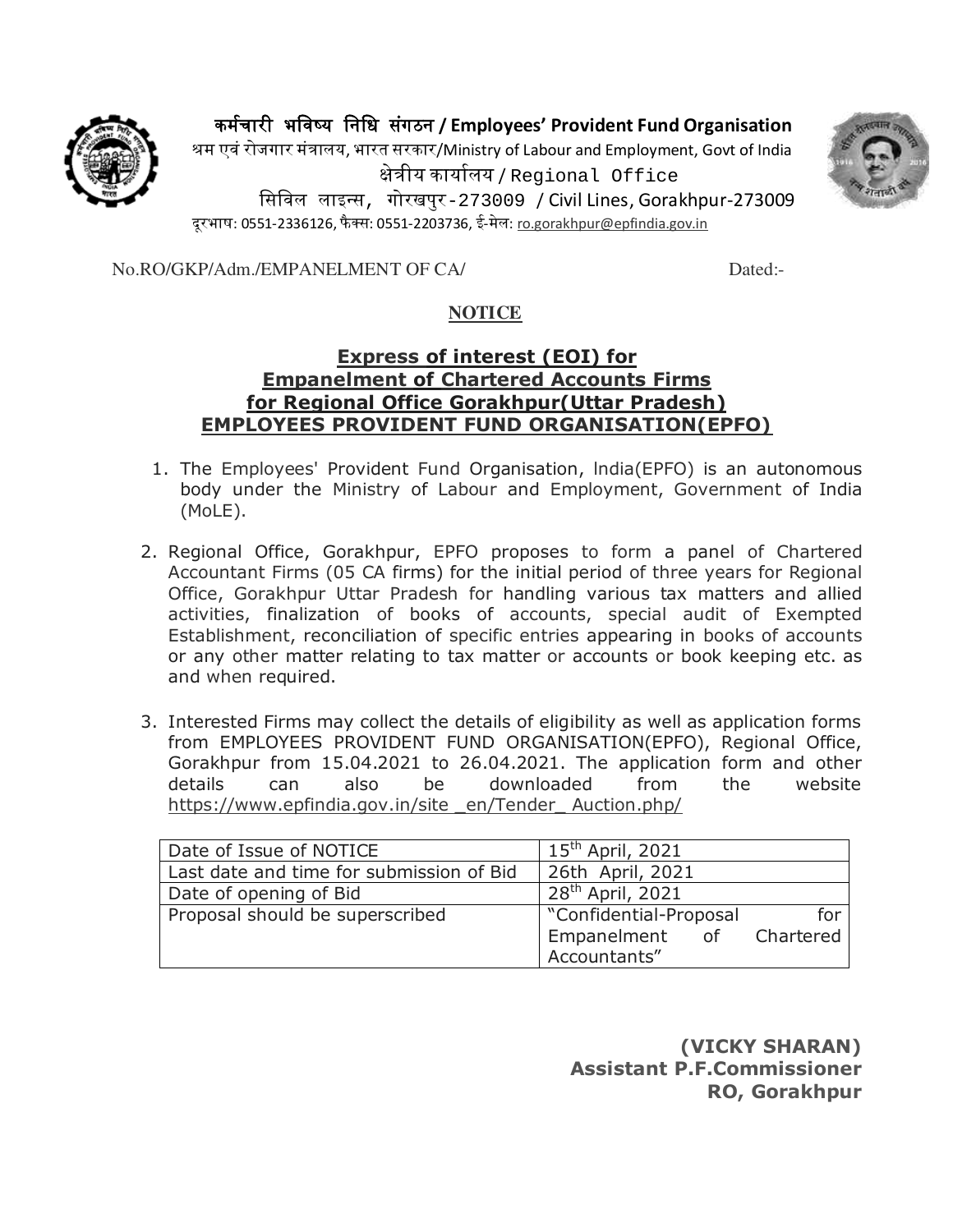कर्चम ारी भविष्य विवि सगं ठि **/ Employees' Provident Fund Organisation**



श्रम एवं रोजगार मंत्रालय, भारत सरकार/Ministry of Labour and Employment, Govt of India क्षेत्रीय कायामलय / Regional Office वसविल लाइन्स, गोरखपुर-273009 / Civil Lines, Gorakhpur-273009 दूरभाष: 0551-2336126, फैक्स: 0551-2203736, ई-मेल: <u>ro.gorakhpur@epfindia.gov.in</u>

No.RO/GKP/Adm./EMPANELMENT OF CA/ Dated:-

#### **Express of interest (EOI) for Empanelment of Chartered Accounts Firms for Regional Office Gorakhpur(Uttar Pradesh) EMPLOYEES PROVIDENT FUND ORGANISATION(EPFO)**

- 1. The Employees' Provident Fund Organisation, lndia(EPFO) is an autonomous body under the aegis of the Ministry of Labour and Employment, Government of India (MoLE). The main objective of the Organisation is to provide old age social security to the subscribers as per the provisions of EPF & MP Act, 1952 and the three Schemes framed there under. For further information about EPFO, one may visit the website [www.epfindia.gov.in.](http://www.epfindia.gov.in/)
- 2. Regional Office, Gorakhpur, EPFO proposes to form a panel of Chartered Accountant Firms (05 CA firms) for initial period of three years for handling various matters and allied activities, finalization of books of accounts, special audit, reconciliation of specific entries appearing in books of accounts or any other matter relating to tax matter or accounts or book keeping Re-audit of Exempted establishments etc. as and when required.

# **3. Eligibility:**

# **Eligibility criteria for Head Office:**

(i) Applicant firms should be in existence for at least 10 years.

(ii) Applicant firms should have at least 5 full time partners with at least 1 full time FCA.

(iii) The Applicant firm should be in the panel of C & A G.

(iv) The partners must be member of ICAI and should have valid full time certificate of practice issued by ICAI.

(v) Applicant firm must have experience of auditing accounts/handling tax matters with Govt. Organizations/PSE's.

(vi) Average Annual Turnover of the firm of the last three years should be at least of Rs. 75 Lakhs.

(vii) Applicant firm or its partners should not have been held guilty of any professional misconduct under Chartered Accountants, Act, 1949(as amended)

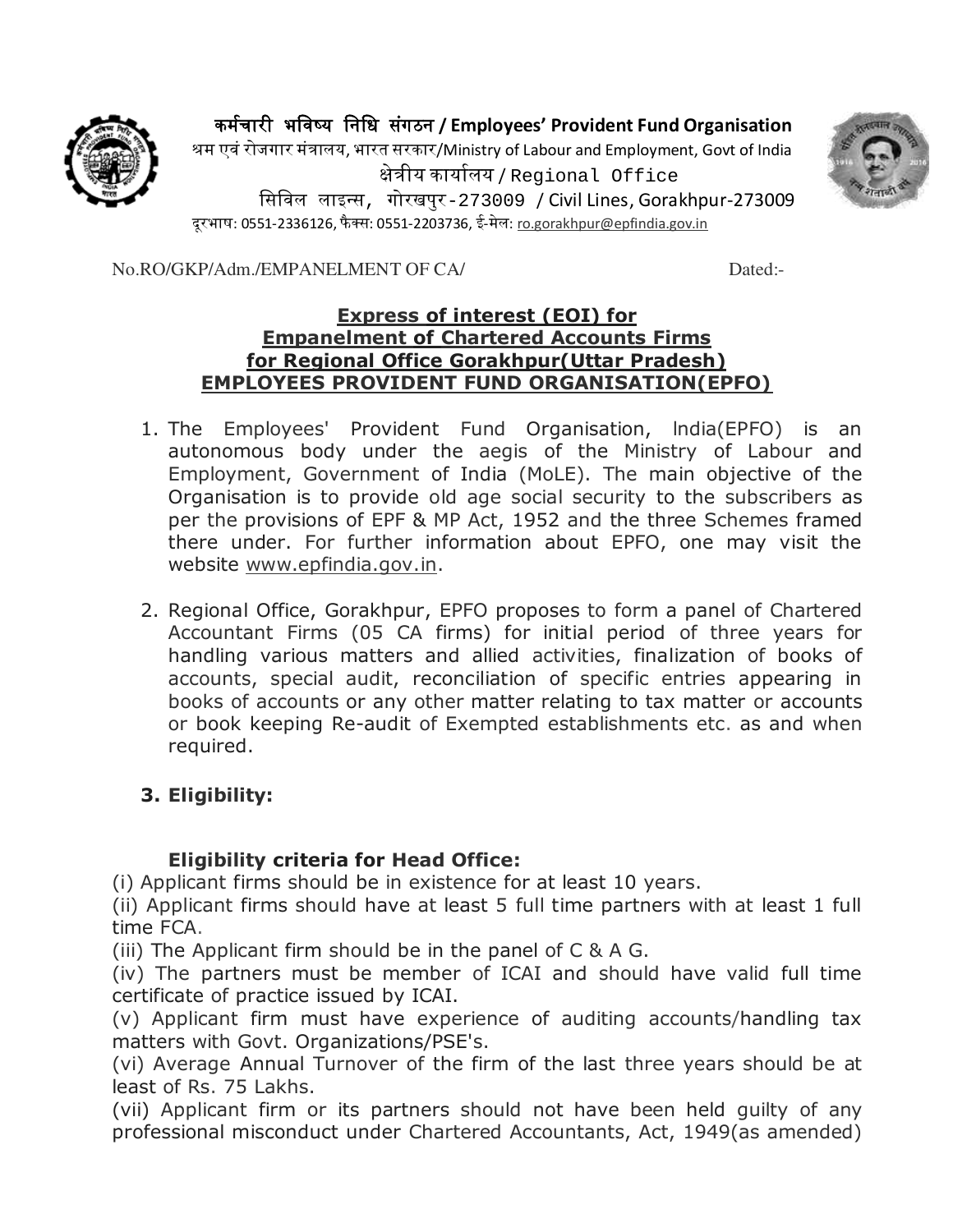during past five years of penalized under any of the tax laws by ICAl or any other statutory body.

(viii) Applicant firms or its partners should not be facing any investigation or enquiry by any tax authority for violation of any of the tax laws.

#### **4. Selection procedure:**

**a)** All the applications received up to the last date shall be scrutinized by a Committee appointed by tile Competent Authority to decide the eligible firms. Once a firm is declared as eligible then top 10 firms will be selected on the basis of points scored on different criteria, Point system will be as follows ·

| Eligibility                                        |           |    | Point System                                                                 |  |
|----------------------------------------------------|-----------|----|------------------------------------------------------------------------------|--|
| (i) Experience of Firm                             |           |    | 0.5 point for every calendar year from 10 years<br>onwards-Maximum 15 points |  |
| $(ii)$ Full                                        | Time      |    | FCA $\vert$ 5 points for first partner and 2.5 points from 2 <sup>nd</sup>   |  |
| Partner                                            |           |    | partner onwards                                                              |  |
| (iii) Full                                         | Time      |    | ACA 3 points each for first 5 partners and 1.5 points                        |  |
| partner                                            |           |    | each for 6 <sup>th</sup> onwards                                             |  |
| $(iv)$ Full                                        | Time      | CA | 1 point for every CA-Maximum 20 points                                       |  |
|                                                    | employees |    |                                                                              |  |
| 1 point for each lakh above 75 lakh<br>(v)Turnover |           |    |                                                                              |  |

#### **Point System**

. (b) EPFO, in case of necessity can add new firms in the panel.

#### **5. Nature of work:**

Employees Provident Fund is a recognised Provident Fund under the provisions of Income Tax Act 1961, therefore its Income are non-taxable. However under certain circumstances various provisions of Income Tax Act and other tax laws become applicable to EPFO. Apart from this professional service are required also for finalization of books of accounts, special audit, system audit, performance audit, reconciliation of specific entries appearing in books of accounts of any other matter relating to tax matter or accounts or book keeping etc. The nominated Firm would by required to handle the case assigned as per the terms of reference.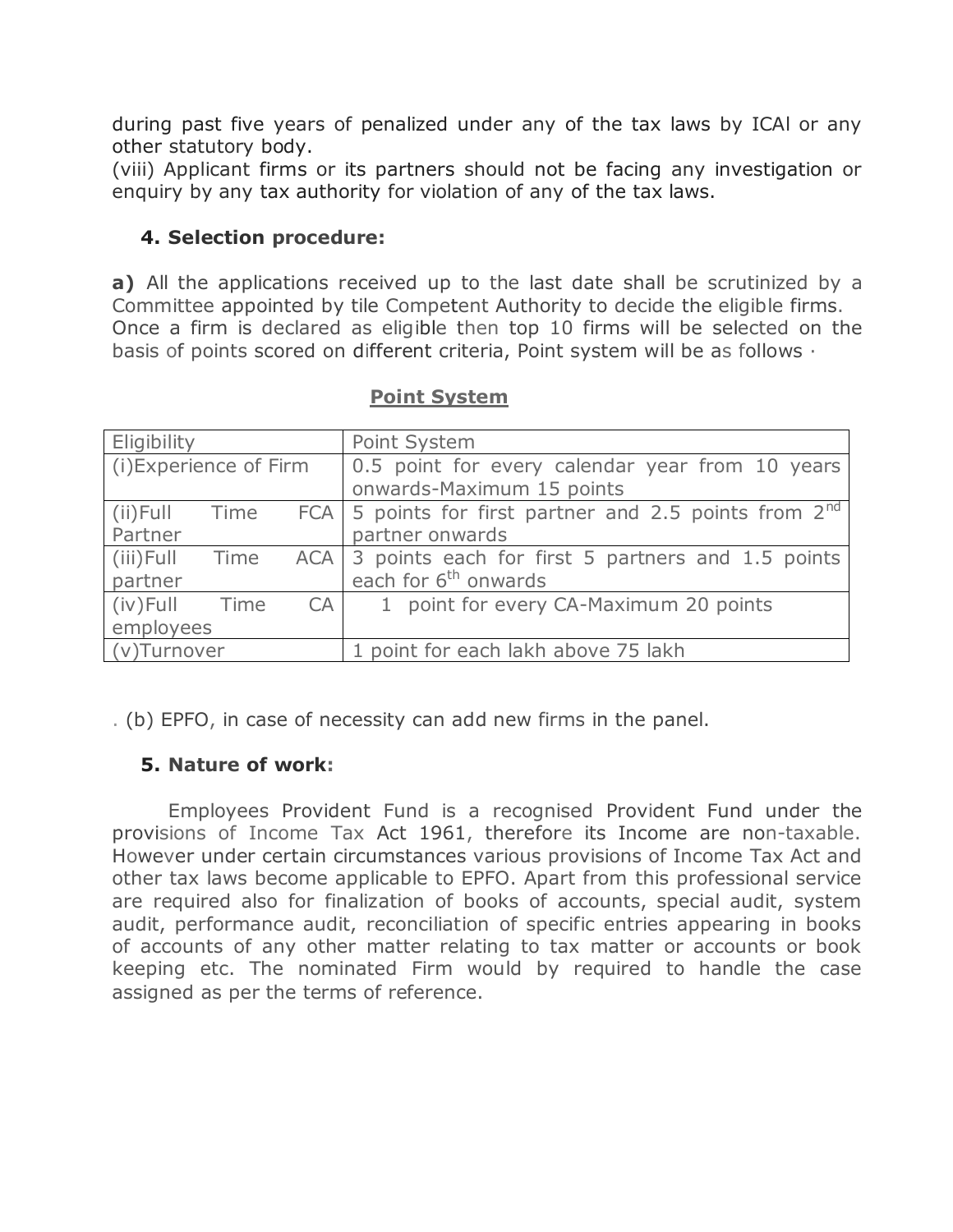#### **6. Allotment of work:**

To allot any work, a limited tender will be invited from the empanelled firms and following the General Financial Rules of the Central Government, the work will be allotted to a particular firm.

#### **7. Application form:**

Interested parties may apply in the application format enclosed as Annexure 'A' along with the undertaking in the format as below:-

I……………………………………………………., the Managing Partners of M/s …………………………………………………………………………………………………..Chartered Accountants do hereby verify, declare and undertake:

(a) That the particulars given above are complete and correct and that if any of the statements made or the information so furnished in the Application Form is later found not correct or false or there has been suppression of material information, the Firm would stand disqualified from empanelment/allotment of work and might be liable for disciplinary action under the Chartered Accounts Act 1949 and the regulations framed there under.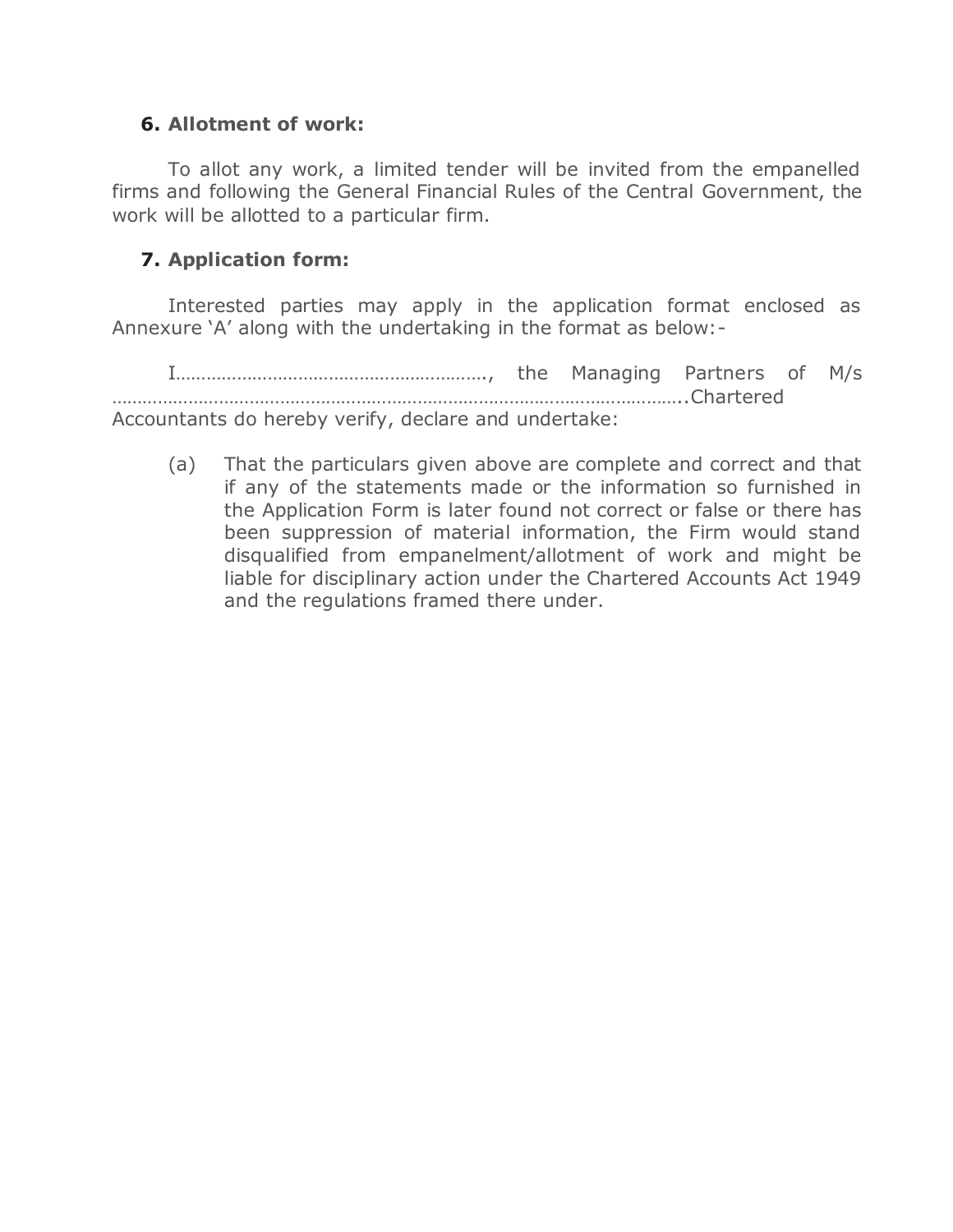# **Annexure-A**

#### **Application for empanelment of Chartered Accountant Firms for Employees Provident Fund Organisation:-**

| S.No. | Particulars                                                                                                                                                                          | Remarks             |
|-------|--------------------------------------------------------------------------------------------------------------------------------------------------------------------------------------|---------------------|
| 01    | Name of the Chartered Accountants<br>Firm                                                                                                                                            |                     |
| 02    | Registration No. (ICAI) of the Firm                                                                                                                                                  |                     |
| 03    | Date of Constitution of the Firm and<br>Constitution Certificate of the Firm<br>issued by the ICAI.                                                                                  | Copy to be enclosed |
| 04    | Proof of empanelment of C&AG                                                                                                                                                         |                     |
| 05    | Name of the Partners with status<br>(FCA or ACA)                                                                                                                                     |                     |
| 06    | Membership No. of the Partners & Copy to be enclosed<br>Certificate of Practice.                                                                                                     |                     |
| 07    | Head<br>Complete address of the<br>Office<br>and the Branch<br>with<br>Telephone/Mobile/Fax with Email<br>address.                                                                   |                     |
| 08    | Income Tax PAN of the Firm                                                                                                                                                           | Copy to be enclosed |
| 09    | No. of full time professionals with<br>the firm:<br>a Full time FCA<br>Partners<br>Full time<br><b>ACA</b><br>$\mathbf b$<br>Partners<br>time<br>CA<br><b>Full</b><br>C<br>employees |                     |
| 10    | Whether<br>there<br>any<br>are<br>Court/Arbitration or any other Legal                                                                                                               |                     |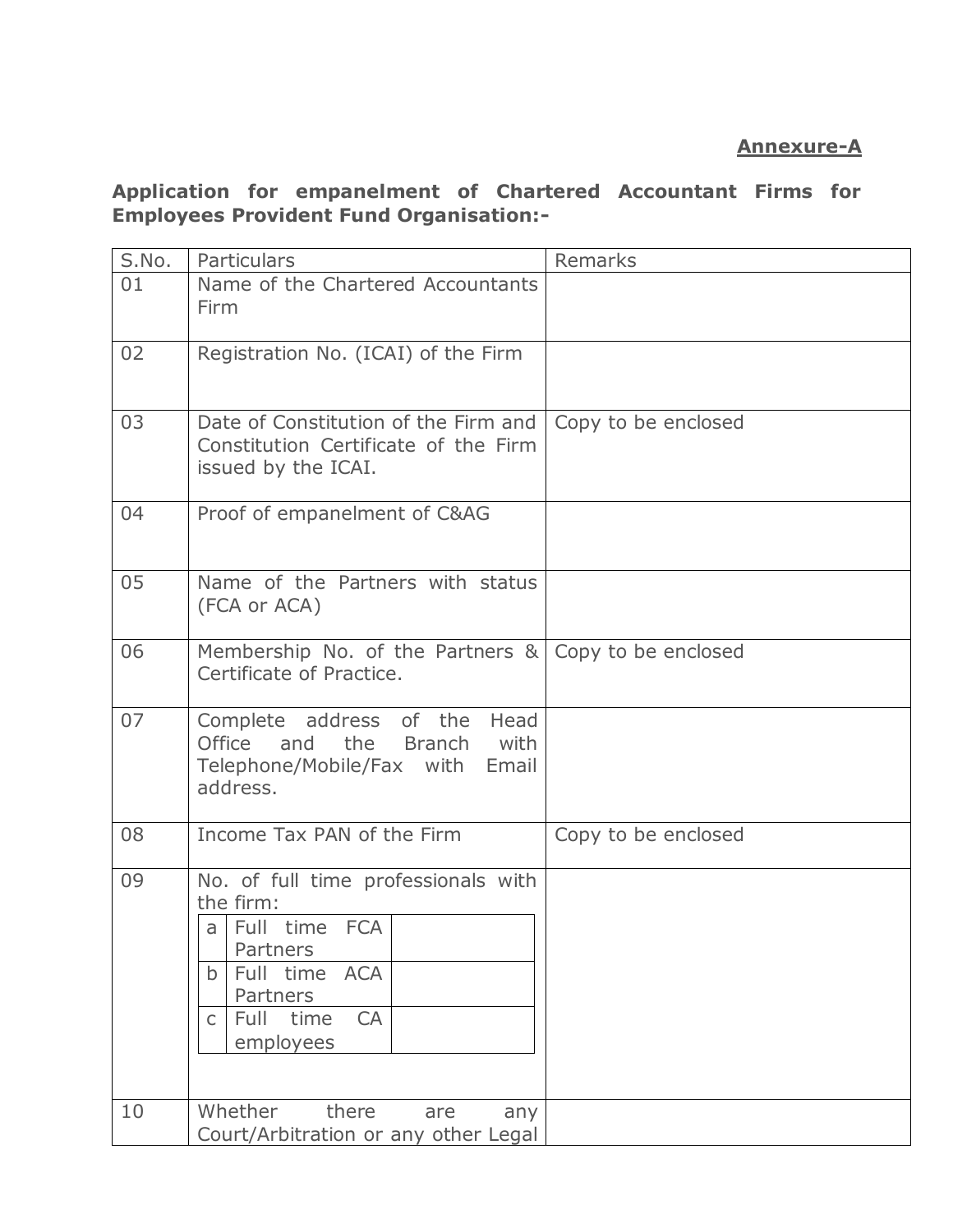|    | case/Proceedings pending against<br>the Firm/Partner                                                                                                    |  |
|----|---------------------------------------------------------------------------------------------------------------------------------------------------------|--|
| 11 | Average Annual turnover of the<br>Firm for last 3 years                                                                                                 |  |
| 12 | Proof of payment of Membership   Copy to be enclosed<br>fee and certificate of practice from<br>ICAI for the year 2016-17                               |  |
| 13 | Indicate the Tax/Audit<br>work<br>experience in the following Sectors.<br><b>PSU</b><br>A<br>B<br>Government (Central/State)<br>Private<br>$\mathsf{C}$ |  |

**b)** Applicant firm or its partners should not have been held guilty of any professional misconduct under Chartered Accountants Act 1949 (as amended) during past five years or penalized under any of the tax laws by ICAI or any other statutory body.

**c)** Applicatn firm or its partners should not be facing any investigation or enquiry by an tax authority for violation of any of the tax laws.

**d)** That I and other Partners are in full time practice of Chartered Accountants.

**Name & Signature of the Managing Partners of the Firm with seal.** 

**8.** EOI should be superscripted as "Confidential-EOI for empanelment of Chartered Accountant Firms"

#### **Shri MANISH MANI, REGIONAL PROVIDENT FUND COMMISSIONER-II EMPLOYEES PROVIDENT FUND ORGANISATION REGIONAL OFFICE-GORAKHPUR CIVIL LINES, GORAKHPUR(UP)-273009**

**9.** Last date of submission of EOI is **26.04.2021** by 5 P.M. **10.** EPFO, RO GORAKHPUR reserves the right to refuse/reject any or all offers without assigning any reasons thereof.

(This issues with the approval of RPFC-II/OIC)

**(VICKY SHARAN) Assistant P.F.Commissioner**